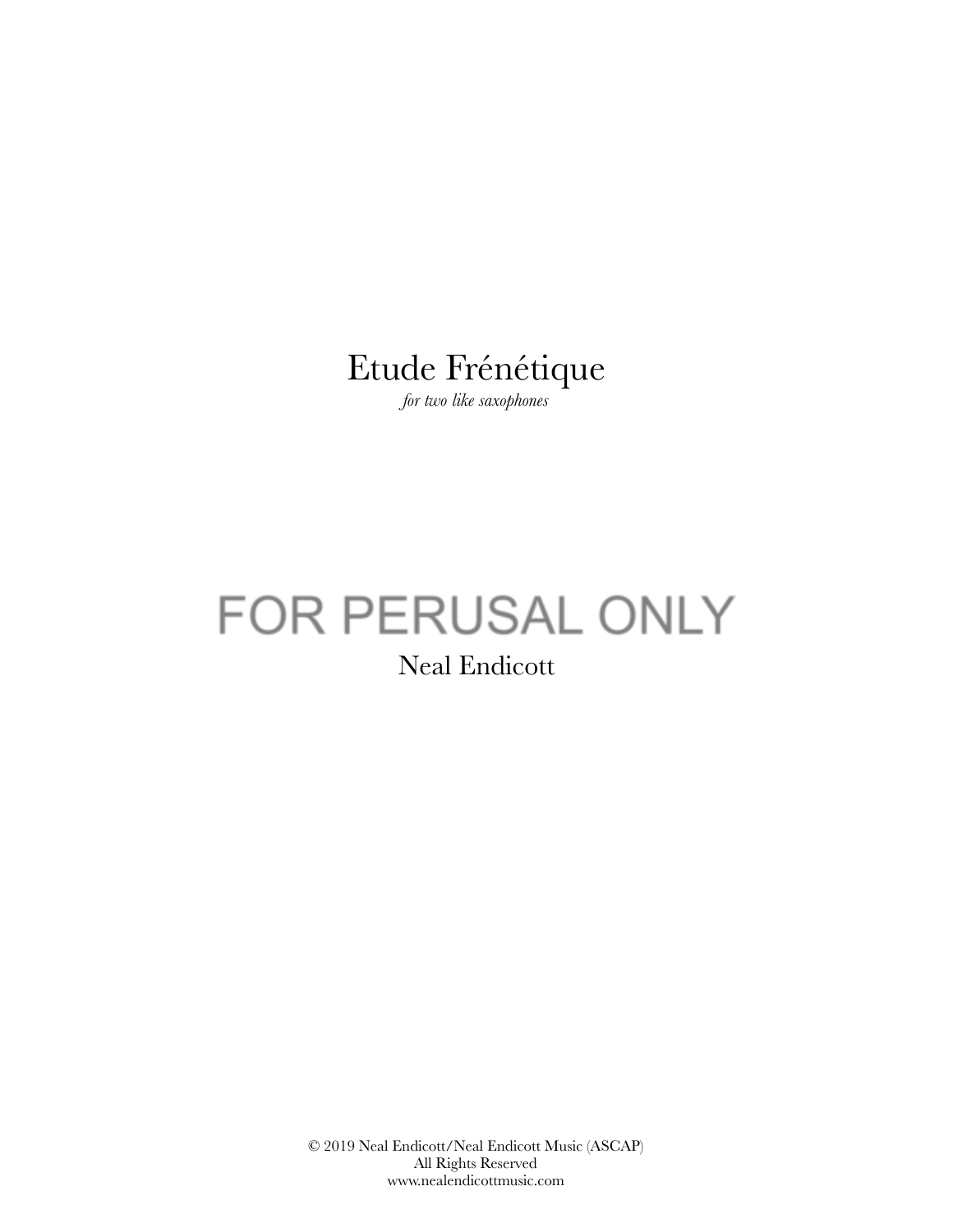*Commissioned for the 2019 Five Colleges New Music Festival* 

## FOR PERUSAL ONLY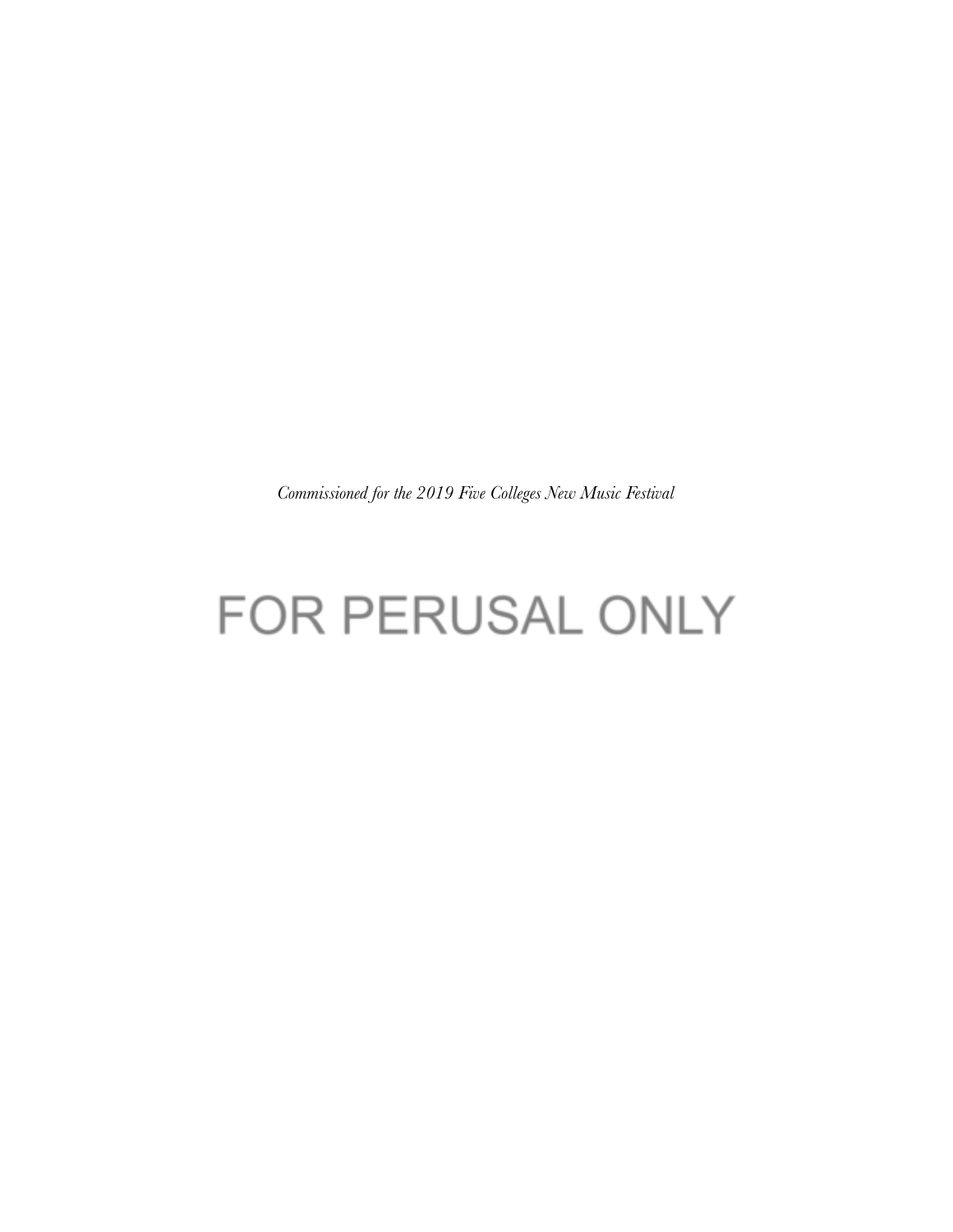#### **Program Notes**

*Etude Fréneetique* — as envisioned in its commission by the Five Colleges New Music Festival — is inspired by the violin duets of Luciano Berio and is intended not only as a study for its performers, but also as an engaging piece for the audience. The piece is energetic, driving, and highly syncopated, with interspersed moments of tranquil repose. For the performers, the piece is a challenge in the lyric use of the saxophone's upper register and in the ability to leap acrobatically through the instrument's entire range.

#### **Performance Notes**

- This piece was composed with the intention of performance by two alto saxophones, though it can be performed with similar ease on any two like saxophones (two sopranos, two tenors, or two baris) or two saxophones in the same key (soprano/tenor, alto/bari).
- Since it is the purpose of the piece to stretch the performer's lyrical altissimo ability, only pitches above C7 are given lower alternatives. If needed by one player, both performers should play the lower/smaller pitches provided.
- The "Bartok Pizz" symbol  $(Q)$  is used to indicate slap tonguing. For the sake of speed and dexterity, a "tongue ram" slap (tongue the note firmly without creating a proper embouchure and without putting air behind the note) is preferred to a "full-seal" slap.
- Though written as a two measure system of  $\frac{7}{8} + \frac{5}{8}$ , the beginning section is better thought of in  $\frac{11}{9}$   $(2+2+3+2+3)$ **8 8 8**
- The piece is ideally performed either from memory or from the score, though individual parts are included. Beginning with three sheets on the stand, the *secundo* player will be able to facilitate page turns.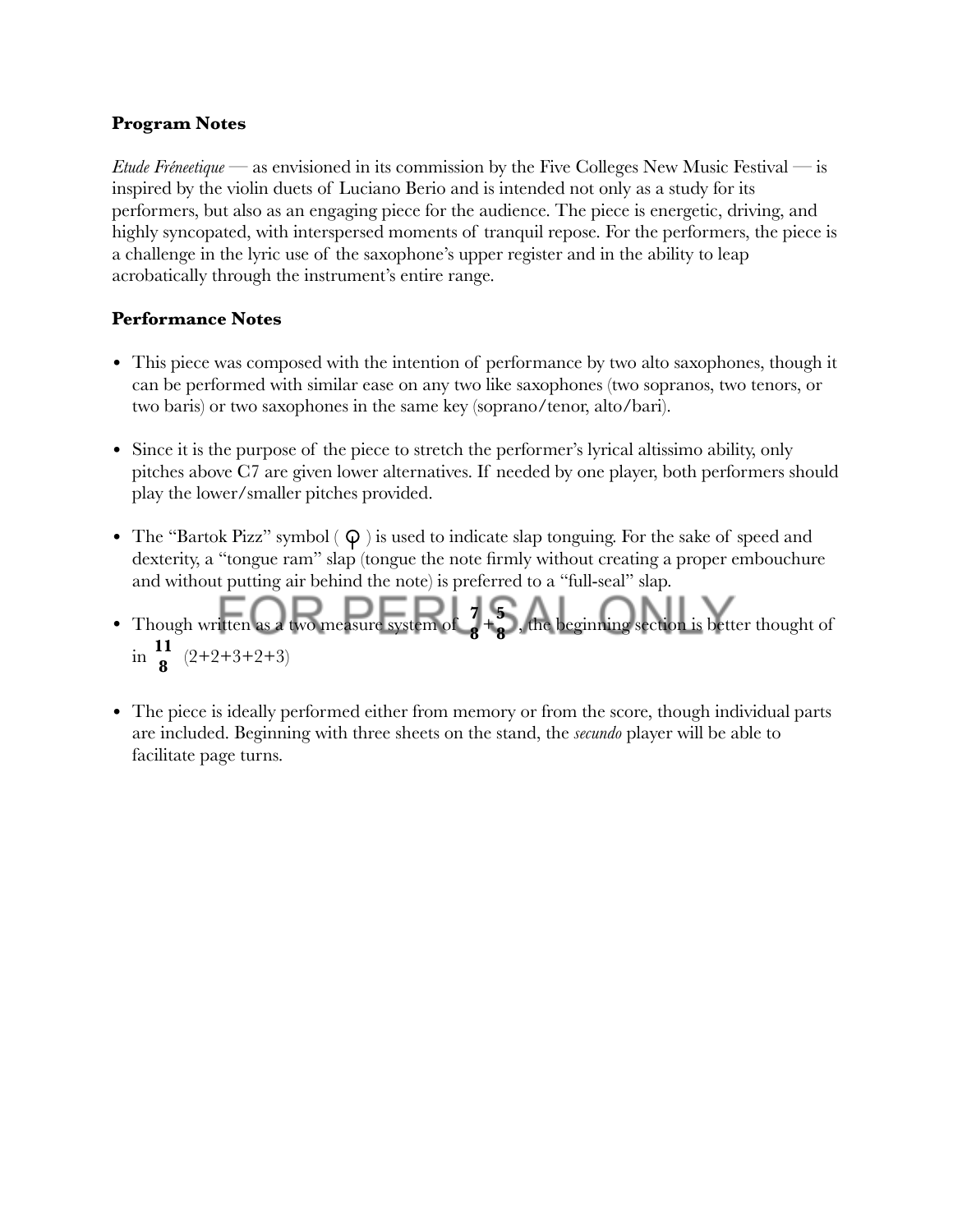### Etude Frénétique

*for two like saxophones*

Neal Endicott (ASCAP)



© 2019 Neal Endicott/Neal Endicott Music (ASCAP) All Rights Reserved www.nealendicottmusic.com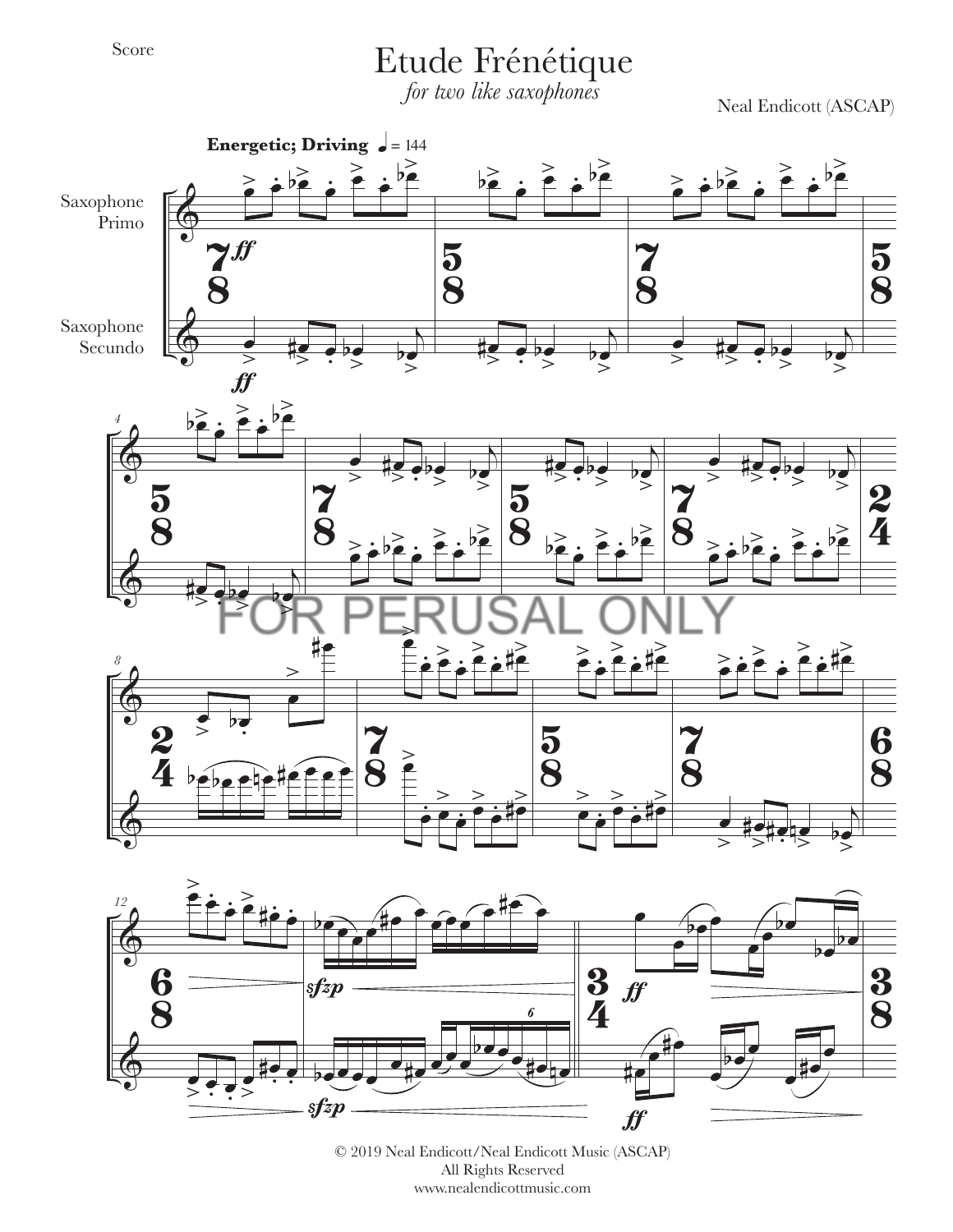



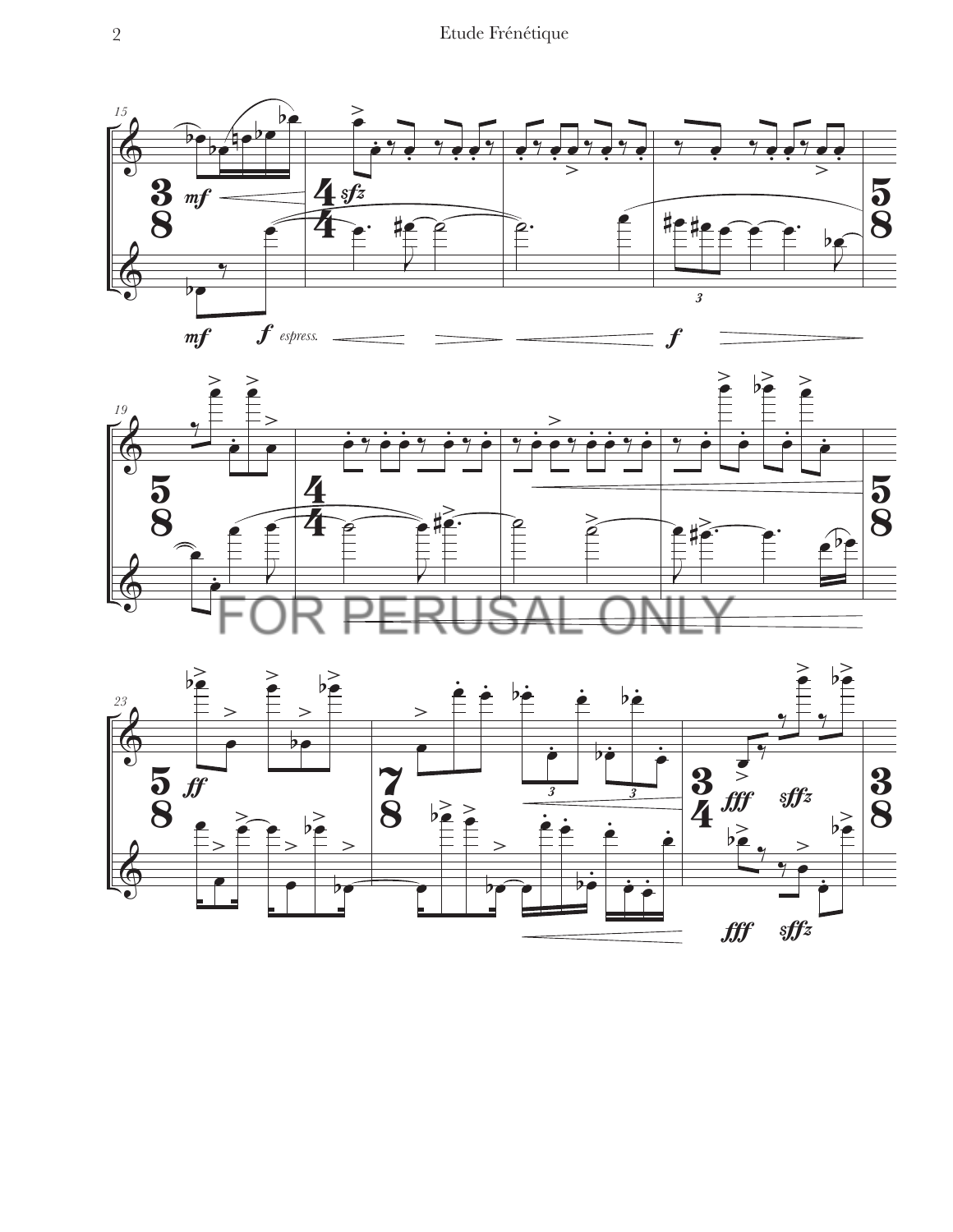Etude Frénétique 3







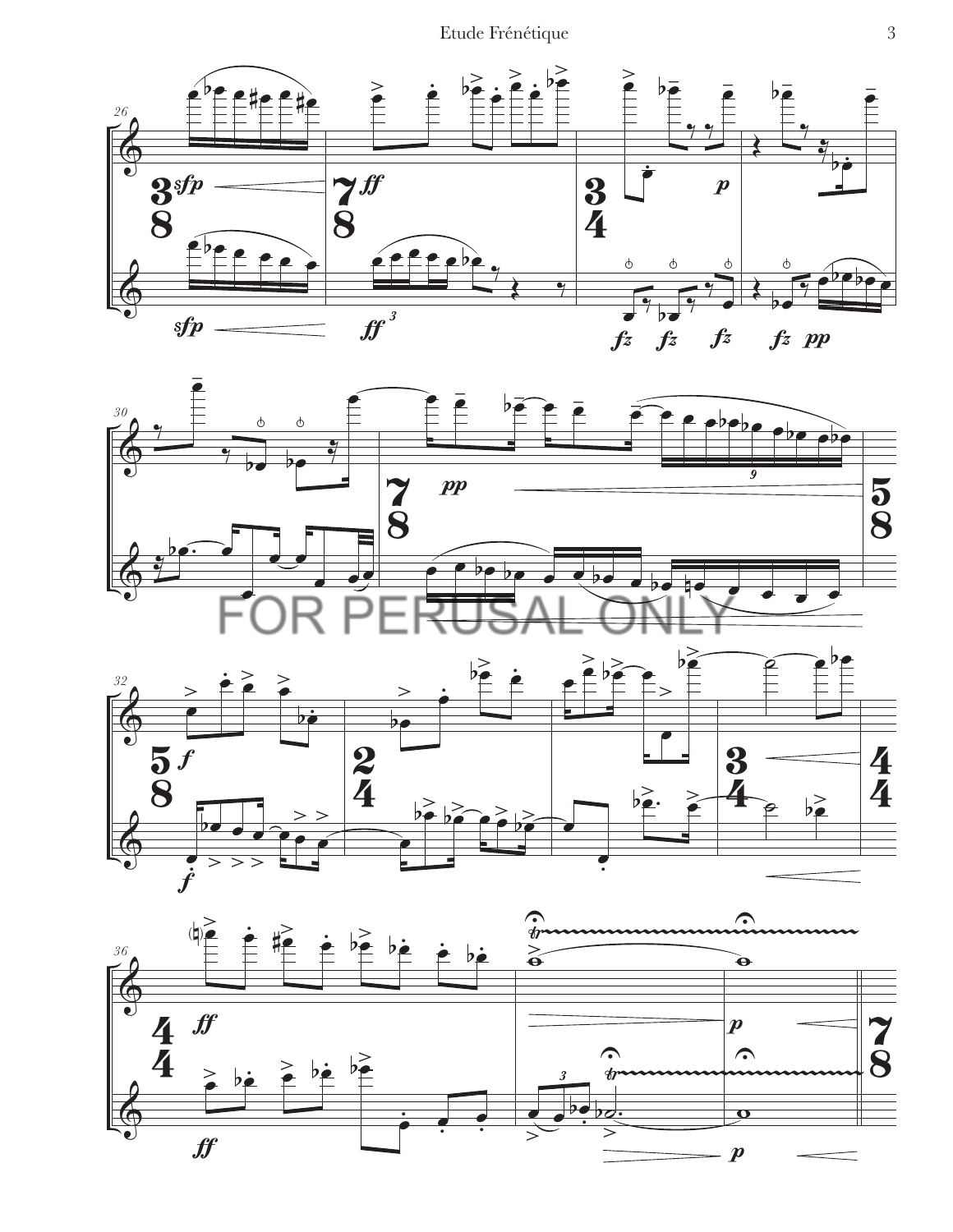4 Etude Frénétique

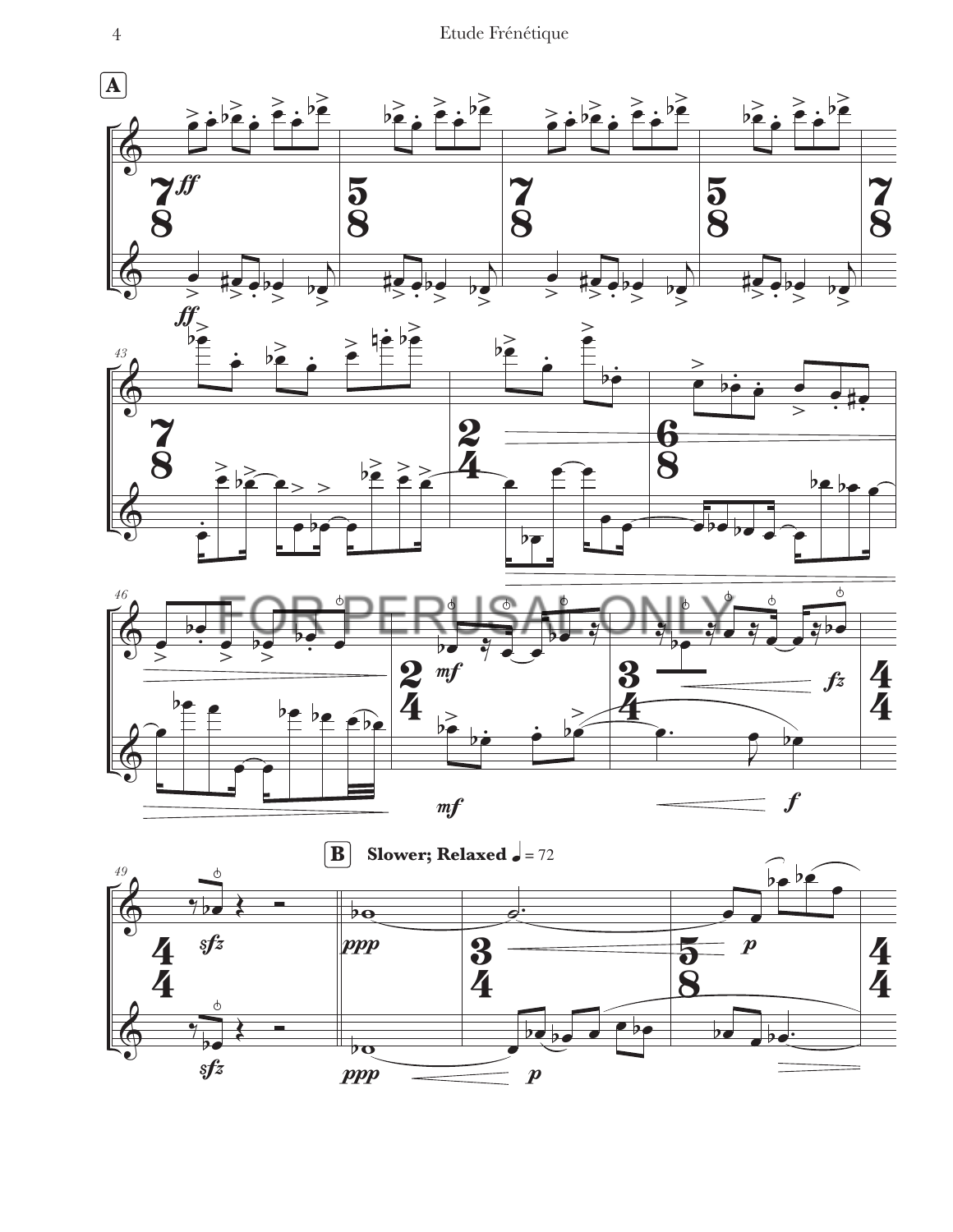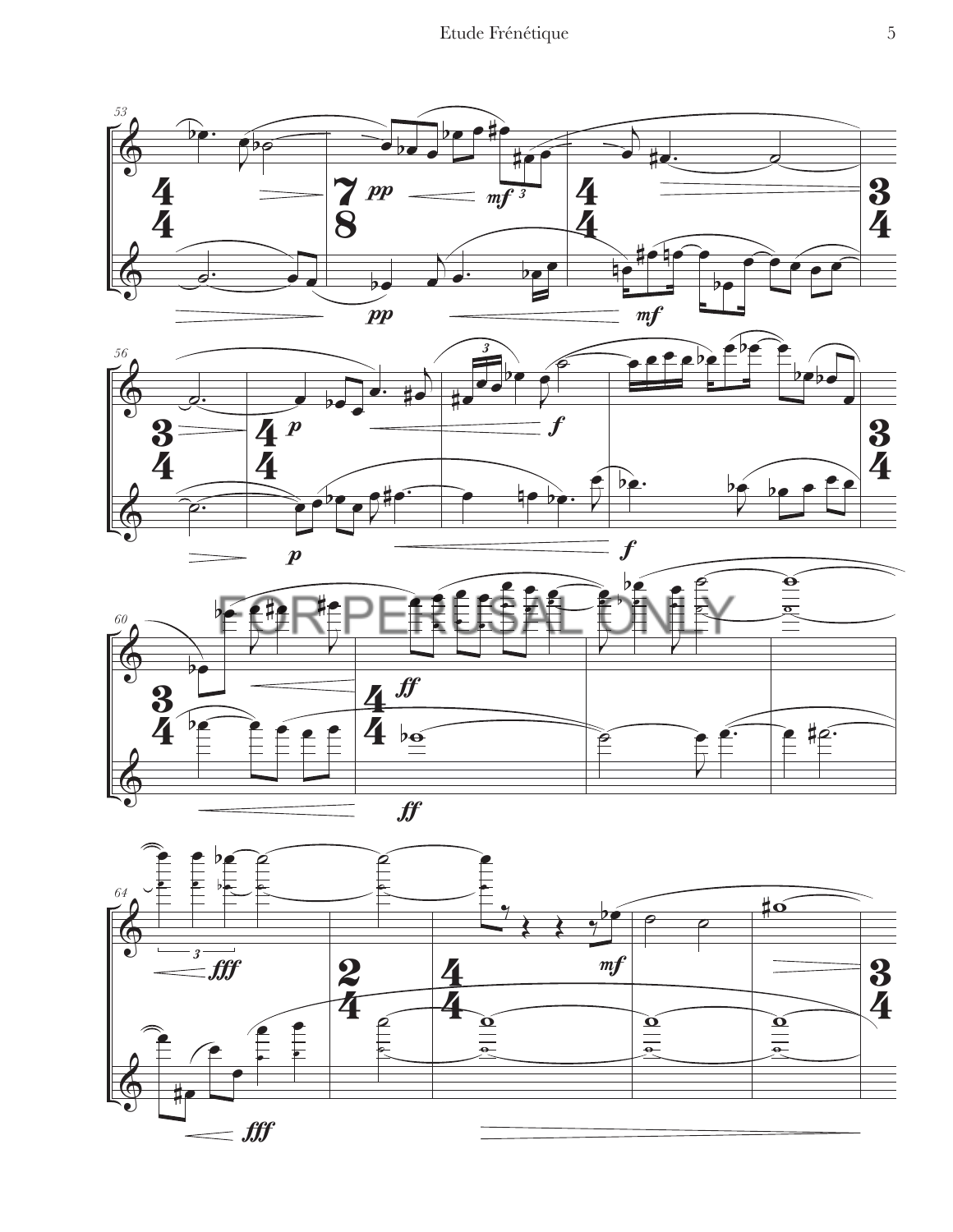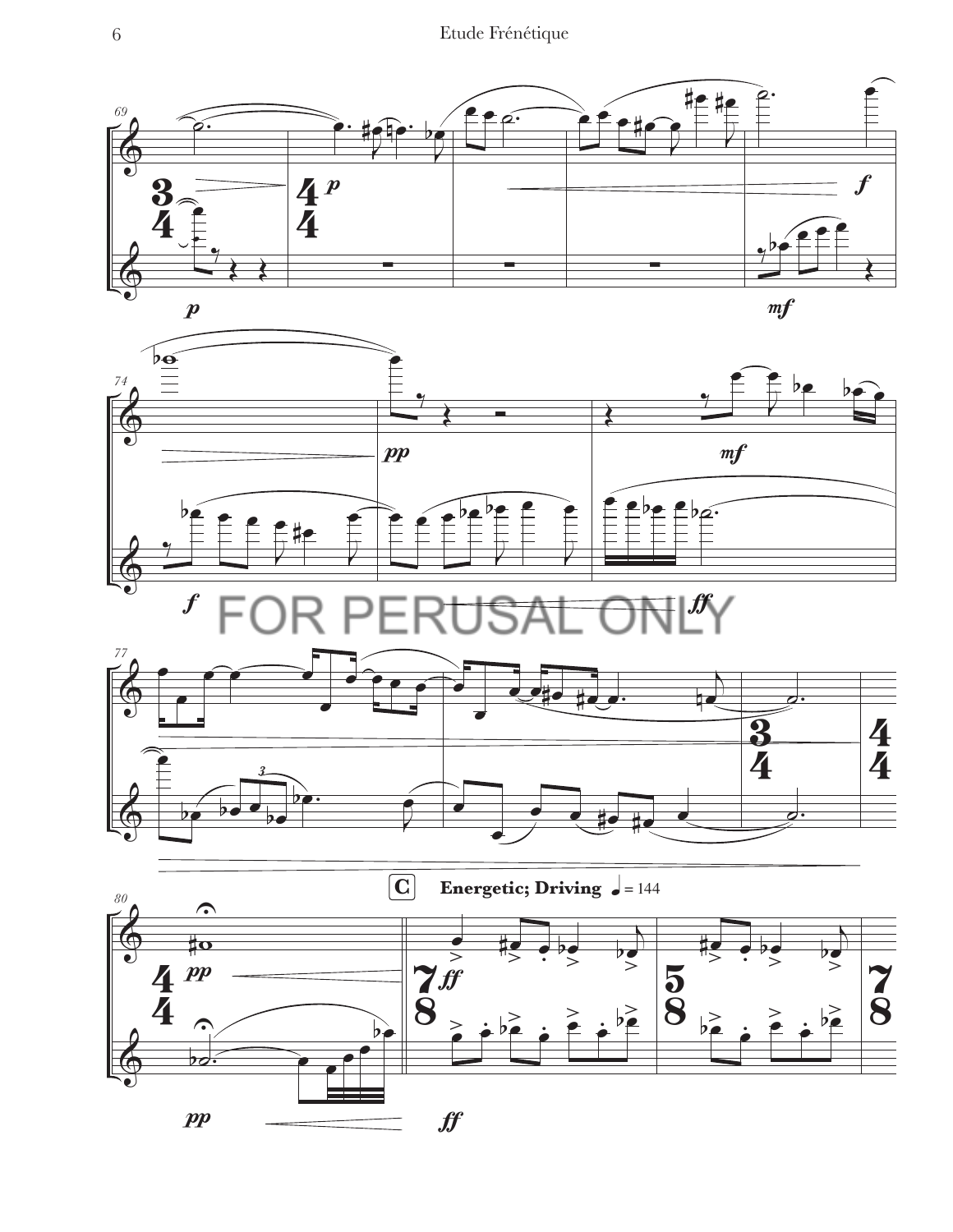





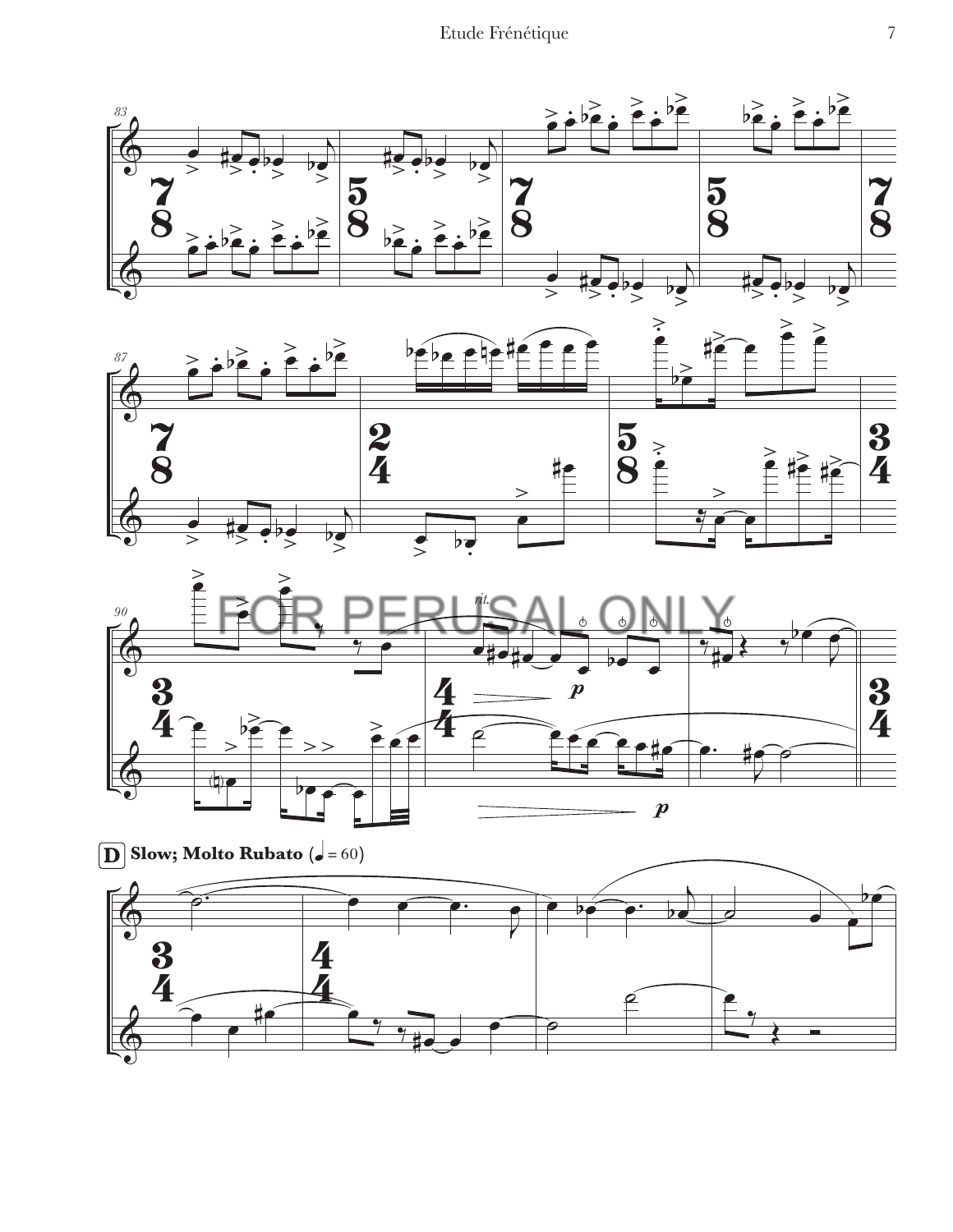